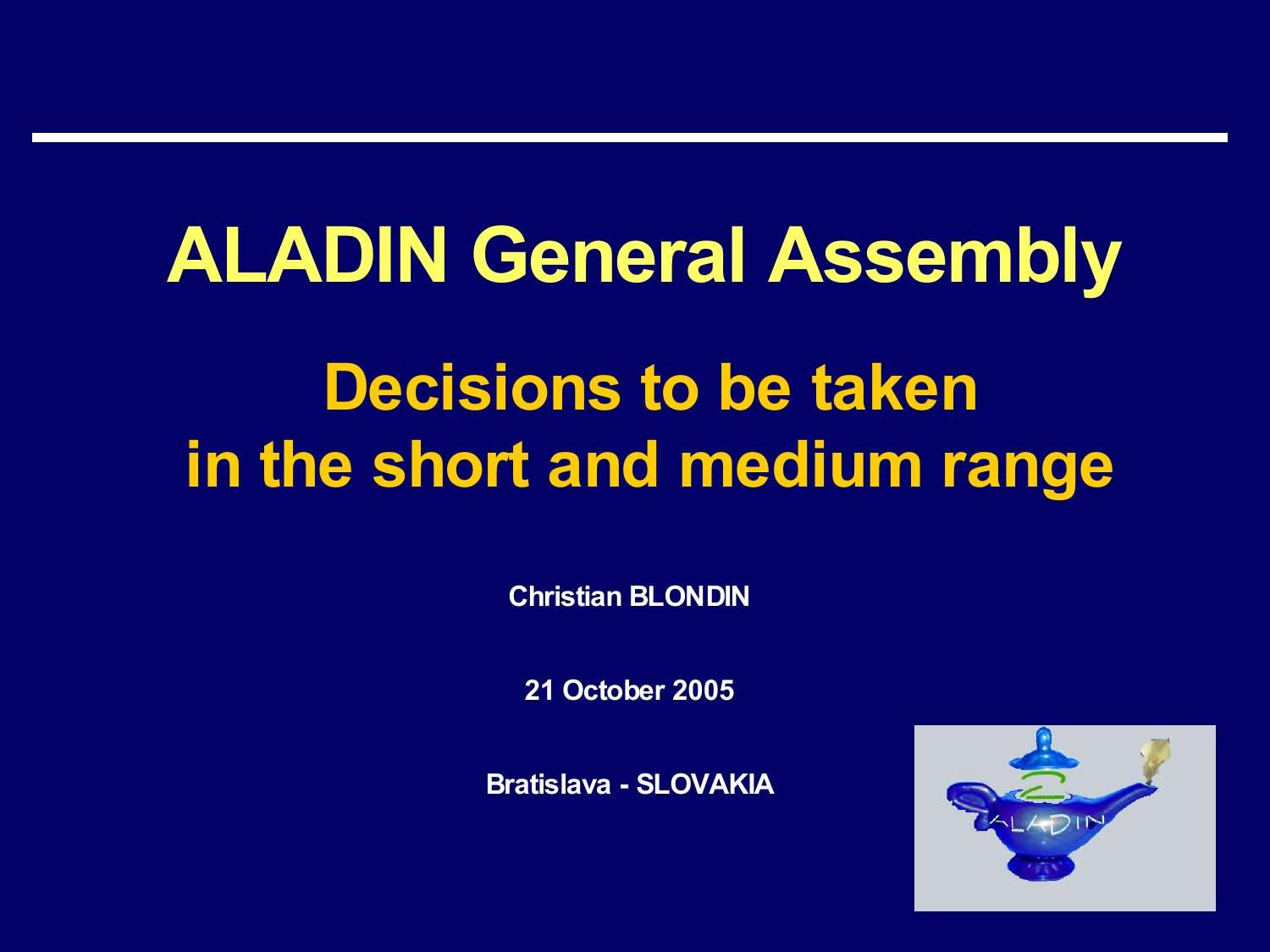## **List of decisions to be taken (1/3)** Tentative proposal (today GA decisions)

#### **Election of the Chairperson and Vice-Chairperson (agenda item 10)**

- **Invitation for observers**
	- **Confirmation of ECMWF and HIRLAM**
- **Programme Manager Selection (agenda item 11)**

**PAC : Pr and VPr, and members appointment**

**Decision on membership (agenda item 12)**

**Membership (agenda item 13)**

- **Follow-up of received applications if required, to be examined by the PAC**
- **Impact of ECMWF/MF agreement if required, to be examined by the PAC**

#### **Royalty rate**

- **Standard rate (reminder : 40% in the 2 nd MoU)**
- **Adapted rate for special cases (e.g. acceding members?) to be examined by the PAC**

ALADIN General Assembly

C. BLONDIN

21 October 2005 Bratislava - SLOVAKIA



2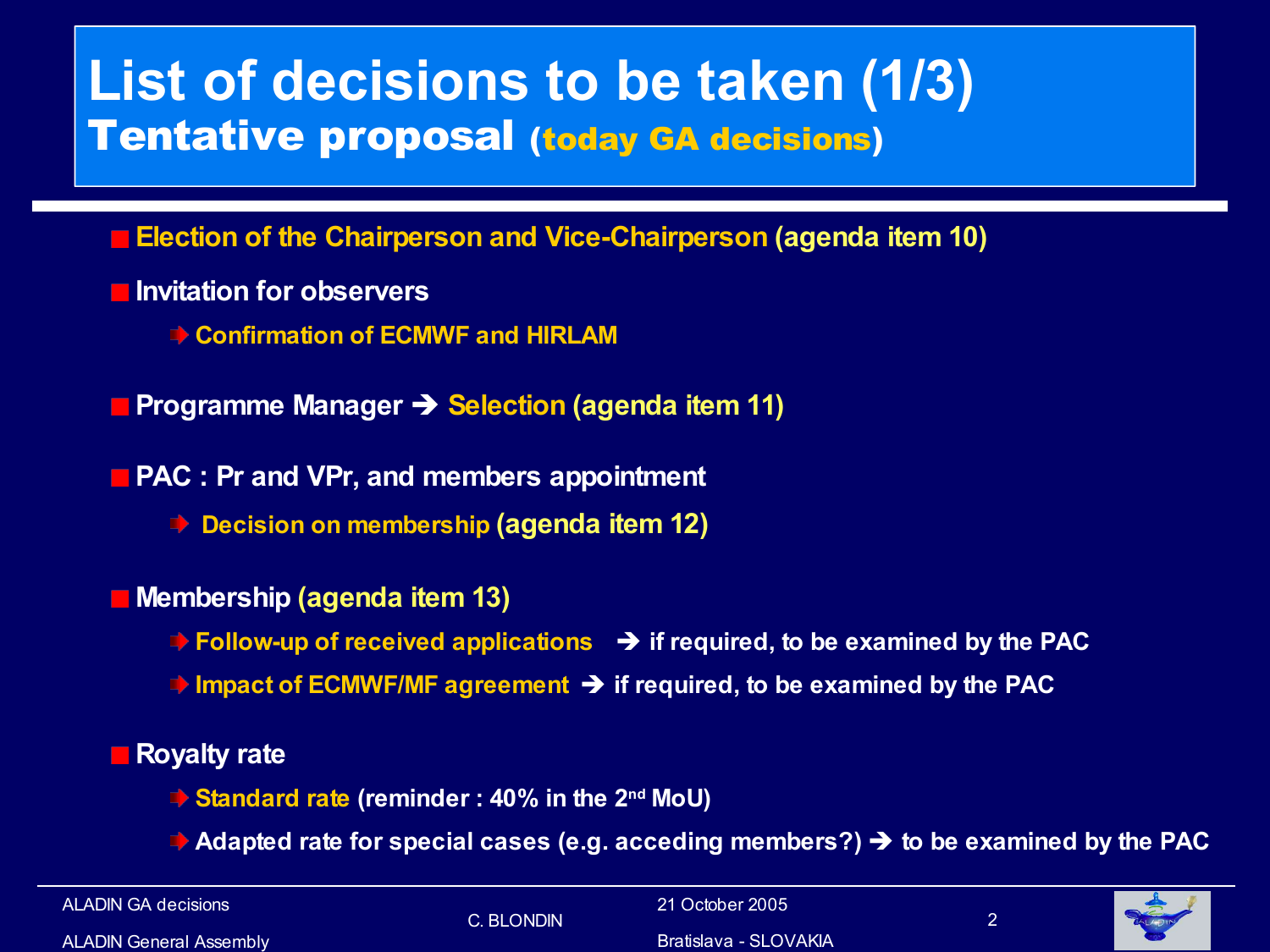## **List of decisions to be taken (2/3)** Tentative proposal (today GA decisions)

#### **Specific issues**

**PAC Terms of Reference : PAC starting from articles of MoU**

**Inventories of codes, proposal for detailed commercialisation rules and standard licences : PM to be validated by GA**

**Organisation of ALADIN project team, coordination and administrative support structures PM proposals to the GA**

**Work plan and resource commitments PM proposals to the GA**

**External Evaluation Review wait for PAC proposals**

#### **ALADIN Strategic Plan PAC and PM**

ALADIN GA decisions

ALADIN General Assembly

C. BLONDIN

21 October 2005 Bratislava - SLOVAKIA



#### **(agenda item 14)**

3